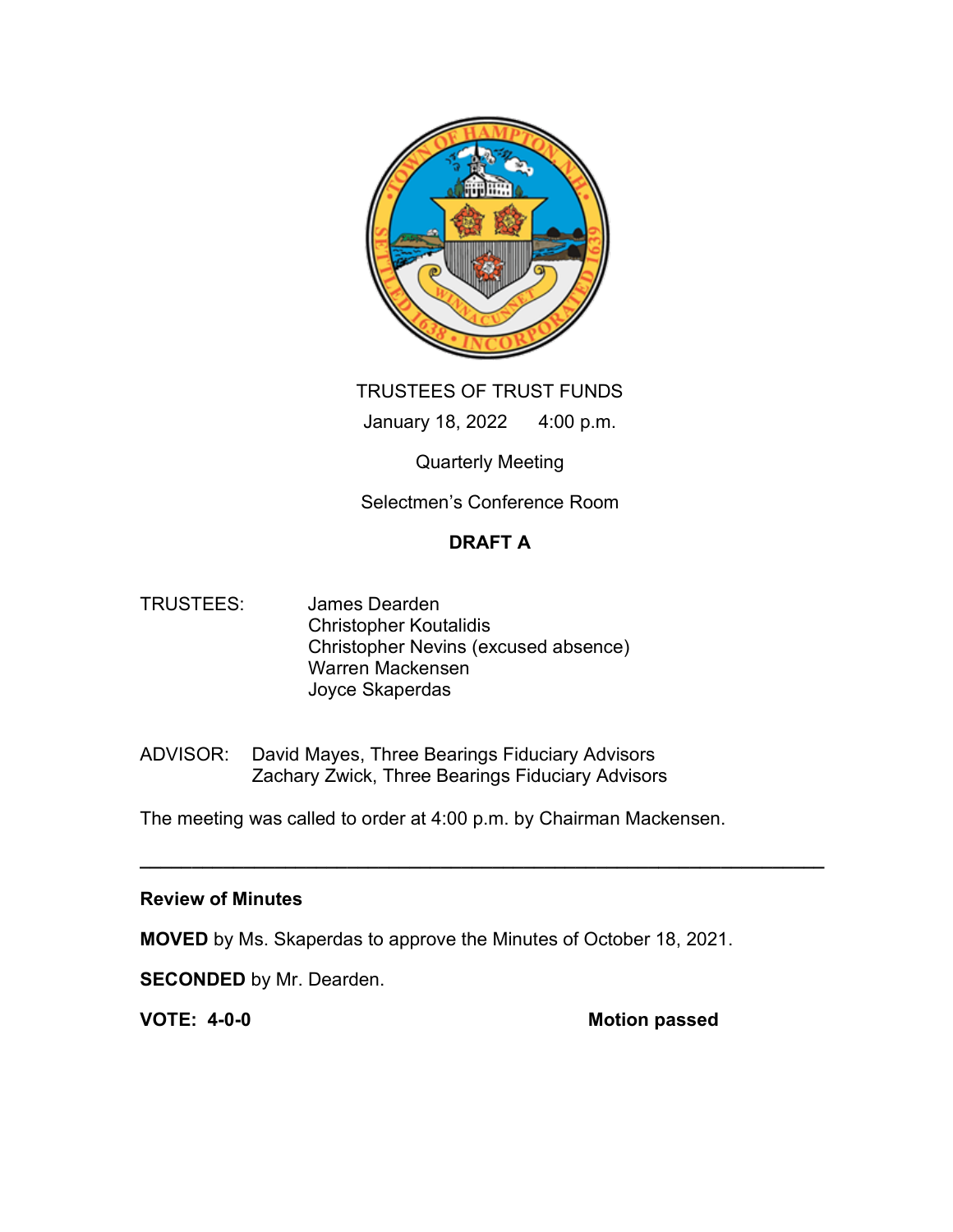### 4th Quarter 2021 Market Trends as of 12/31/2021

Mr. Mayes was given the floor to present the economic environment

 $\overline{\phantom{a}}$  , and the contribution of the contribution of the contribution of the contribution of the contribution of the contribution of the contribution of the contribution of the contribution of the contribution of the

- Solid Increases for equities and REITS in Q4:
	- $-$  S&P 500 11.07%
	- Russell 2000 2.00%
	- MSCI EAFE Index 2.84%
	- Real Estate (Vanguard REIT ETF) 15.03%
	- S&P High-Yield Corporate Bond Index -0.59%
	- S&P Investment Grade Corporate Bond Index -0.06%
- Growth stocks continue to outperform Value
	- iShares S&P Growth (IUSG) 13.1%
	- iShares S&P Value (IUSV) 8.26%
- Interest rates rose for Intermediate and long-term US Treasury securities:
	- 30-year Treasury: Decreased from 2.08% to 1.90%
	- 10-year: Unchanged from 1.52% to 1.52%
	- 5-year: Increased from 0.98% to 1.26%
	- 2-year: Increased from 0.28% to 0.73%

| <b>Real Estate</b><br>XLRE 17.56% | Technology<br>XLK 16.66%   | <b>Materials</b><br>XLB 15.13% | Consumer<br>Discretionary<br>XLY 14.1% |
|-----------------------------------|----------------------------|--------------------------------|----------------------------------------|
| <b>Utilities</b>                  | Consumer<br><b>Staples</b> | <b>Health Care</b>             | Industrial                             |
| XLU 12.93%                        | XLP 12.78%                 | XLV 11.1%                      | XLI 8.56%                              |
| Energy                            | Financial<br>Services      | Communication<br>Services      |                                        |
| XLE 7.94%                         | XLF 4.56%                  | XLC -2.83%                     |                                        |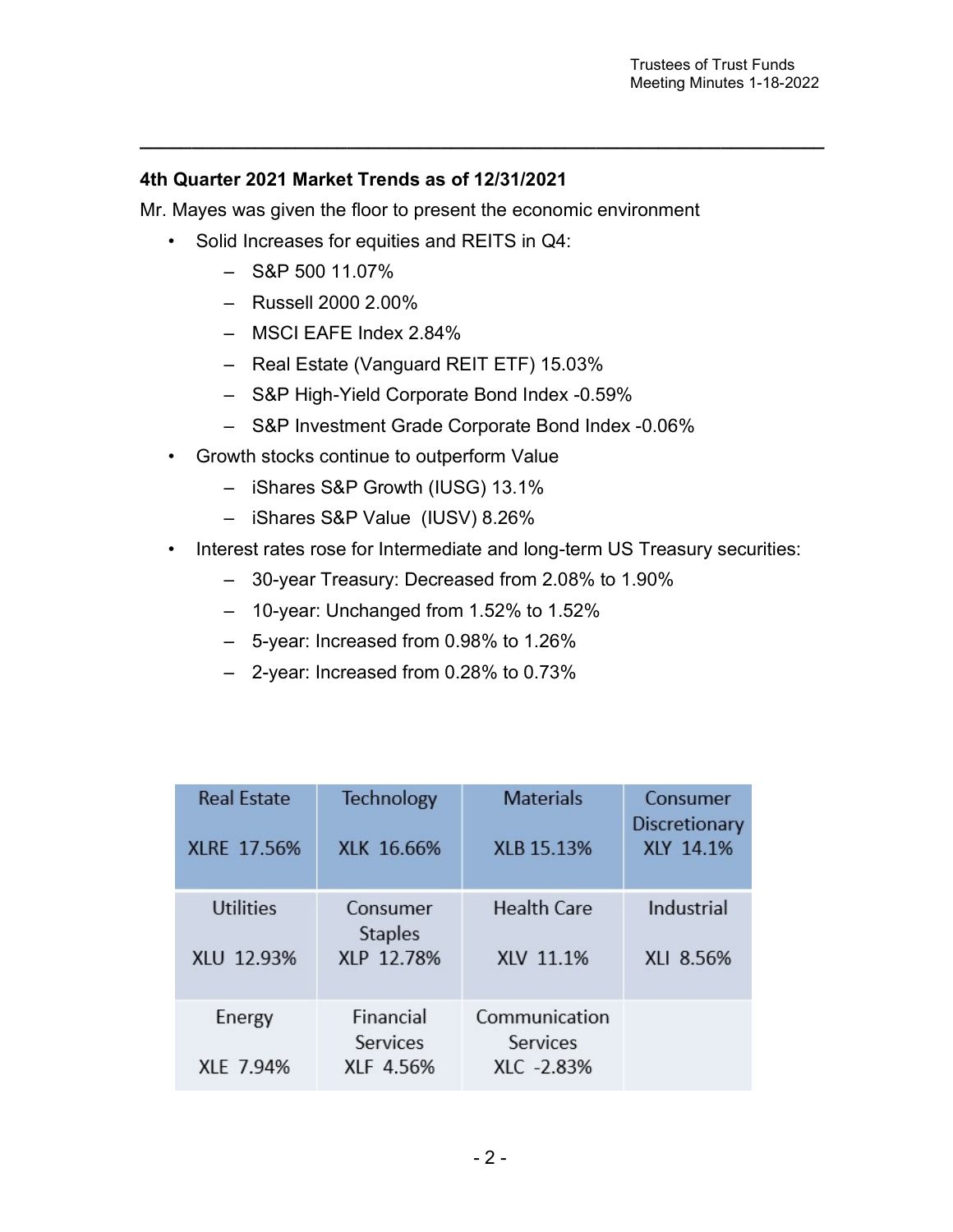### Real Estate Trust Fund

The Month-End Market Value graphs were reviewed.

The market value of this fund increased in 2021. It ended the year with a total market value of \$24,367,828. The portfolio's time-weighted rate of return was 3.2% for the quarter. The time-weighted rate of return for 2021 was 9.9%.

 $\overline{\phantom{a}}$  , and the contribution of the contribution of the contribution of the contribution of the contribution of the contribution of the contribution of the contribution of the contribution of the contribution of the

The Fidelity Account Custody Statement, Quarterly Performance Report, the Morningstar Portfolio X-Ray, and TrustTrak Fund Snapshot Report were reviewed.

The allocation in this fund is 2% Cash, 29.1% US Stocks, 9.7% Non-US Stocks, 52.4% Bonds, and 6.8% Other.

\_\_\_\_\_\_\_\_\_\_\_\_\_\_\_\_\_\_\_\_\_\_\_\_\_\_\_\_\_\_\_\_\_\_\_\_\_\_\_\_\_\_\_\_\_\_\_\_\_\_\_\_\_\_\_\_\_\_\_\_\_\_\_\_

### Common Trust Fund

Mr. Mayes said there were good returns for this common fund in 2021. He said this fund ended the year with a total market value of \$734,317. The portfolio's timeweighted rate of return was 2.4% for the quarter. The time-weighted rate of return for 2021 was 7.2%.

The Fidelity Account Custody Statement, Quarterly Performance Report, and the Morningstar Portfolio X-Ray Report were reviewed.

The allocation in this common fund is 4.7% Cash, 24% US Stocks, 5% Non-US Stocks, 57.6% Bonds, and 8.7% Other.

\_\_\_\_\_\_\_\_\_\_\_\_\_\_\_\_\_\_\_\_\_\_\_\_\_\_\_\_\_\_\_\_\_\_\_\_\_\_\_\_\_\_\_\_\_\_\_\_\_\_\_\_\_\_\_\_\_\_\_\_\_\_\_\_\_

### Town Common Capital Reserve Fund

Mr. Mayes said this common fund ended the year with a total market value of \$3,555,719. The portfolio's time-weighted rate of return was 1% for the quarter. The time-weighted rate of return for 2021 was 2.9%.

The Fidelity Account Custody Statement, Quarterly Performance Report Package, and the Morningstar Portfolio X-Ray were reviewed.

The allocation in this fund is 0.9% Cash, 14.7% US Stocks, 0.2% Non-US Stocks, 83% Bonds, and 1.2% Other.

\_\_\_\_\_\_\_\_\_\_\_\_\_\_\_\_\_\_\_\_\_\_\_\_\_\_\_\_\_\_\_\_\_\_\_\_\_\_\_\_\_\_\_\_\_\_\_\_\_\_\_\_\_\_\_\_\_\_\_\_\_\_\_\_\_

### Winnacunnet School District Common Capital Reserve Fund

Mr. Mayes said this common fund ended the year with a total market value of \$912,385. He said this fund is very similar to the Town's Common Capital Reserve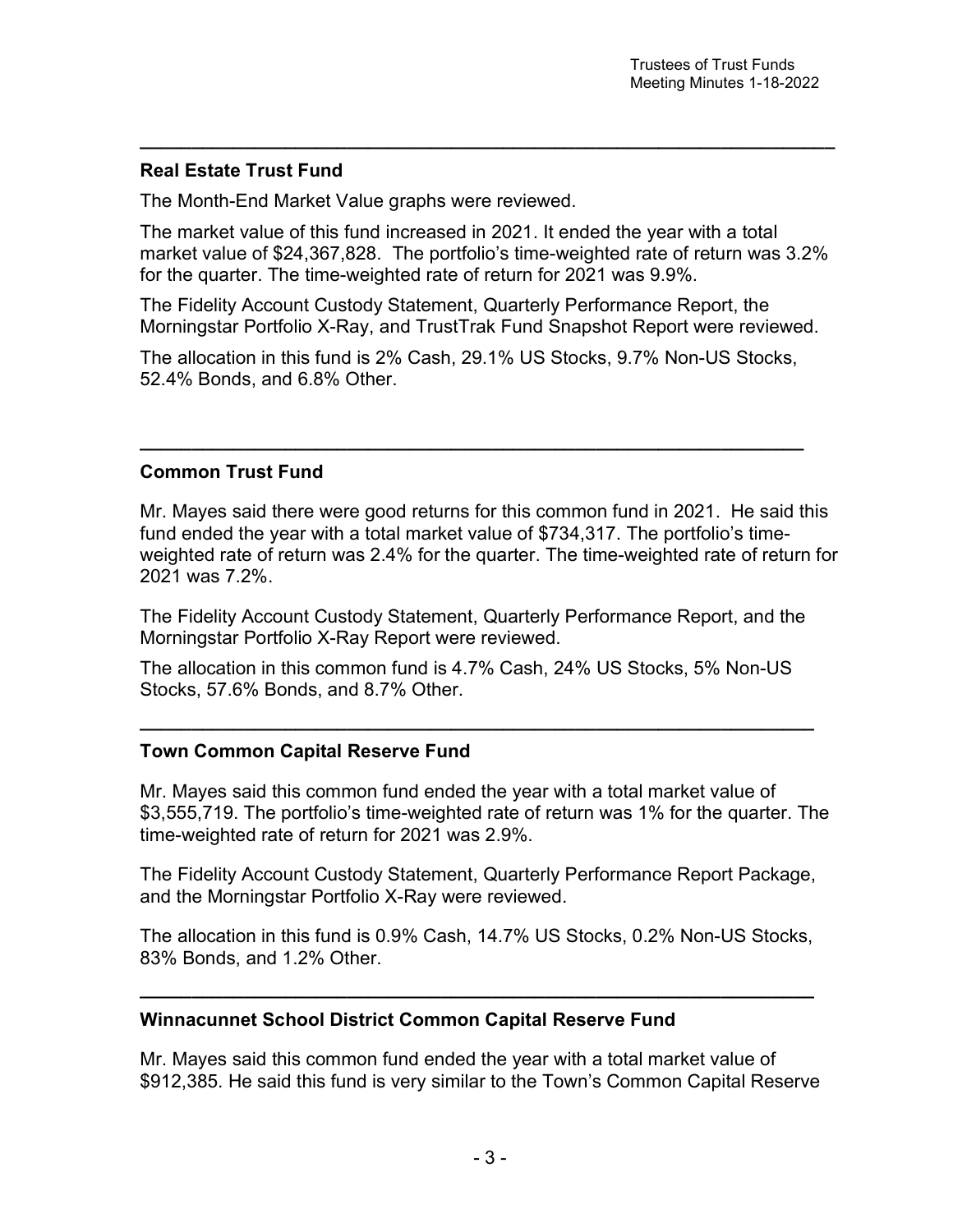Fund. The portfolio's time-weighted rate of return was 1.1% for the quarter. The time-weighted rate of return for 2021 was 3.2%.

The Fidelity Account Custody Statement, Quarterly Performance Report Package, and the Morningstar Portfolio X-Ray were reviewed.

The allocation in this fund is 1.4% Cash, 16.6% US Stocks, 0.2% Non-US Stocks, 80.6% Bonds, and 1.2% Other.

\_\_\_\_\_\_\_\_\_\_\_\_\_\_\_\_\_\_\_\_\_\_\_\_\_\_\_\_\_\_\_\_\_\_\_\_\_\_\_\_\_\_\_\_\_\_\_\_\_\_\_\_\_\_\_\_\_\_\_\_\_\_\_\_\_

 $\overline{\phantom{a}}$  , and the contribution of the contribution of the contribution of the contribution of the contribution of the contribution of the contribution of the contribution of the contribution of the contribution of the

### Combined Transactions Listing

The Combined Transactions Listing for all of the funds was reviewed.

#### Deposits in December 2021

The Trustees acknowledged the receipt of two deposits:

Hampton Article 15 – \$300,000 added to the Road Improvement Capital Reserve Fund on December 28th

Hampton Article 19 – \$27,500 added to the Firefighters Turn Out Gear/Personal Protective Equipment Capital Reserve Fund on December 28<sup>th</sup>

### MS-9 Portal Changes

The Trustees were informed by Chair Mackensen that the state approved the portal changes recommended by him in April 2020. The new portal format will be implemented on June 30, 2022. Hampton will file through the portal in January 2023.

\_\_\_\_\_\_\_\_\_\_\_\_\_\_\_\_\_\_\_\_\_\_\_\_\_\_\_\_\_\_\_\_\_\_\_\_\_\_\_\_\_\_\_\_\_\_\_\_\_\_\_\_\_\_\_\_\_\_\_\_\_\_\_\_\_

\_\_\_\_\_\_\_\_\_\_\_\_\_\_\_\_\_\_\_\_\_\_\_\_\_\_\_\_\_\_\_\_\_\_\_\_\_\_\_\_\_\_\_\_\_\_\_\_\_\_\_\_\_\_\_\_\_\_\_\_\_\_\_\_\_

### MS-10 Proposed New Format

Warren submitted proposed changes to the NHTTF.org MS-10 portal to the DRA, AG's Office (CTU), and Axiomatic. The proposed changes were briefly discussed on the MS-9 conference call on November 17, 2021

The proposed format eliminates the data entry redundancy that currently exists between the MS-9 and MS10. Instead, the proposed format shows the investments in all trusts and CRFs, not just for common funds. This promotes complete transparency of investments.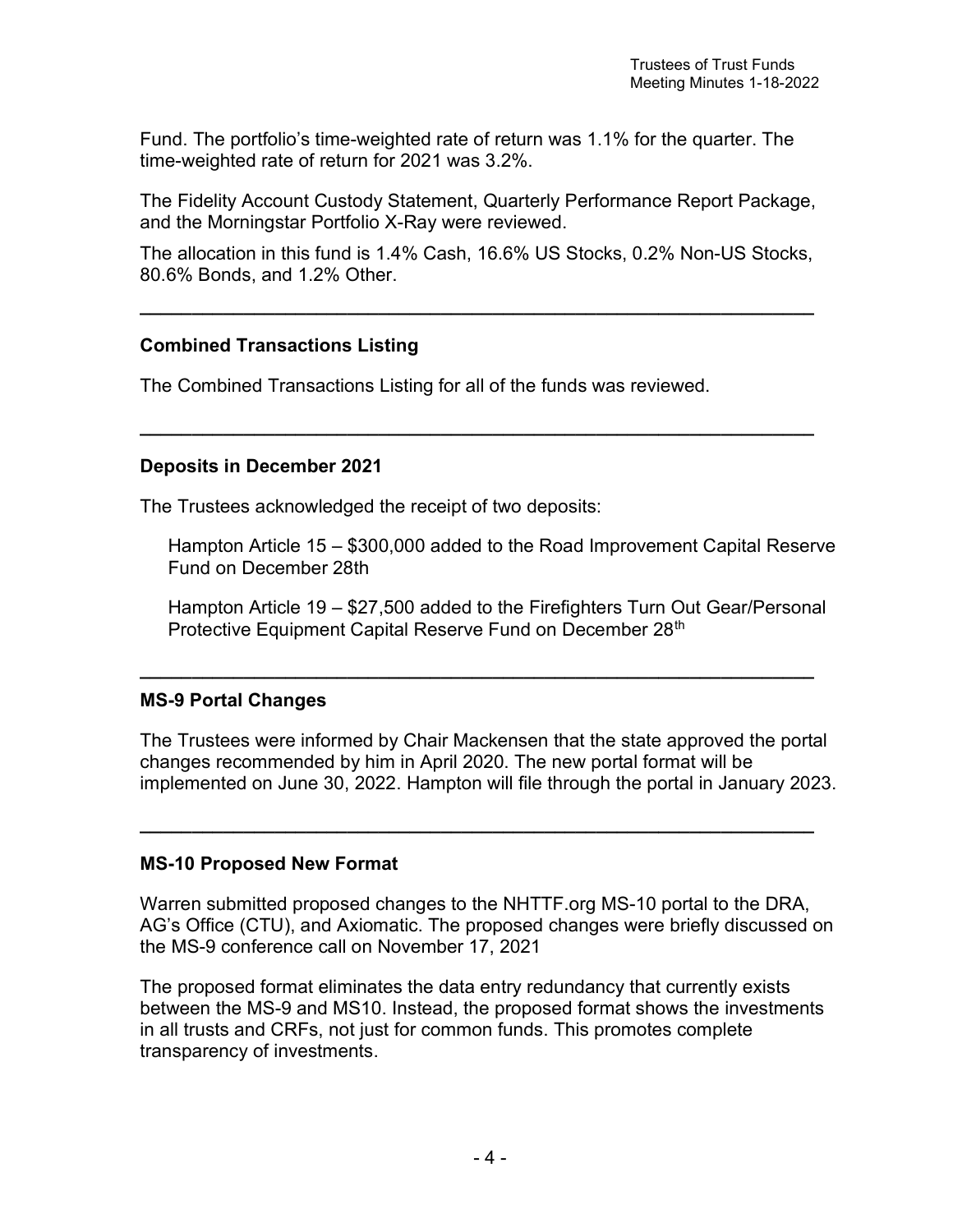The proposed MS-10 format total will tie out to the MS-9 total. Today, the two report submittals do not tie out because special purpose funds and the PDIP are not listed on the MS-10. The proposal will greatly improve the auditability of the MS-10.

\_\_\_\_\_\_\_\_\_\_\_\_\_\_\_\_\_\_\_\_\_\_\_\_\_\_\_\_\_\_\_\_\_\_\_\_\_\_\_\_\_\_\_\_\_\_\_\_\_\_\_\_\_\_\_\_\_\_\_\_\_\_\_\_\_

Hampton's Calendar Year 2021 MS-10 will be submitted to the DRA and CTU on paper using the proposed format.

### MS-9 Report

The Trustees reviewed the MS-9.

The MS-9 will be submitted to the Charitable Trusts Unit (CTU) and the Department of Revenue Administration (DRA) on paper. Paper filings will persist until the CTU releases the revised Axiomatic algorithms to eliminate unrealized capital gains as part of "End of Year Fair Value." Implementation of the revised program is scheduled for June 30, 2022.

MOVED by Ms. Skaperdas to approve the MS-9 Report.

**SECONDED** by Mr. Dearden.

VOTE: 4-0-0 Motion passed

### MS-10 Approval

The Trustees approved and signed the MS-10, which will be filed on paper with the Department of Revenue Administration and the Charitable Trusts Unit of the Department of Justice. The MS-10 submittal is in the format of a proposed revision to the MS-10, which was discussed briefly on a conference call with the state on November 17, 2021.

\_\_\_\_\_\_\_\_\_\_\_\_\_\_\_\_\_\_\_\_\_\_\_\_\_\_\_\_\_\_\_\_\_\_\_\_\_\_\_\_\_\_\_\_\_\_\_\_\_\_\_\_\_\_\_\_\_\_\_\_\_\_\_\_\_

MOVED by Ms. Skaperdas to approve the MS-10 Report.

SECONDED by Mr. Mackensen.

VOTE: 4-0-0 Motion passed

### Town Report Narrative and Spreadsheet

The 2021 Town Report narrative and spreadsheet were reviewed.

MOVED by Mr. Dearden to approve the 2021 Town Report and the associated spreadsheet.

\_\_\_\_\_\_\_\_\_\_\_\_\_\_\_\_\_\_\_\_\_\_\_\_\_\_\_\_\_\_\_\_\_\_\_\_\_\_\_\_\_\_\_\_\_\_\_\_\_\_\_\_\_\_\_\_\_\_\_\_\_\_\_\_\_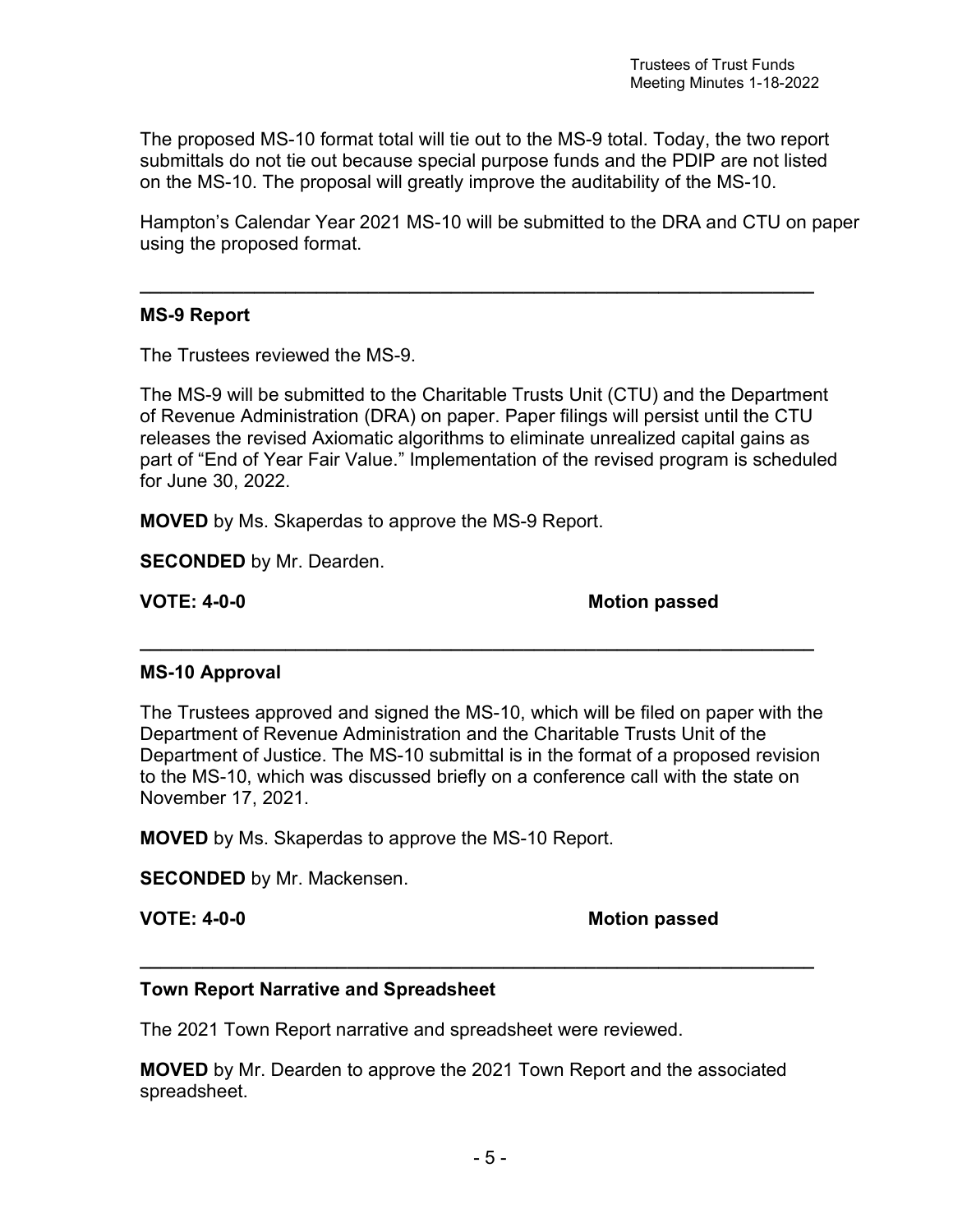SECONDED by Ms. Skaperdas.

VOTE: 4-0-0 Motion passed

### Income Distribution from Trust Funds

MOVED by Ms. Skaperdas to approve the following distributions of income:

\_\_\_\_\_\_\_\_\_\_\_\_\_\_\_\_\_\_\_\_\_\_\_\_\_\_\_\_\_\_\_\_\_\_\_\_\_\_\_\_\_\_\_\_\_\_\_\_\_\_\_\_\_\_\_\_\_\_\_\_\_\_\_\_

Poor Funds: \$17.77 (Town of Hampton)

Library Trust Funds: \$327.62 (Lane Library)

Perpetual Care Trust Funds: \$687.70 (Town of Hampton)

Cemetery Maintenance Trust Fund: \$15,329.25 (Town of Hampton)

\_\_\_\_\_\_\_\_\_\_\_\_\_\_\_\_\_\_\_\_\_\_\_\_\_\_\_\_\_\_\_\_\_\_\_\_\_\_\_\_\_\_\_\_\_\_\_\_\_\_\_\_\_\_\_\_\_\_\_\_\_\_\_\_\_

**SECONDED** by Mr. Koutalidis.

### VOTE: 4-0-0 Motion passed

### Town Roads Capital Reserve Fund Distribution

Chairman Mackensen reported that the Town requested a distribution of \$45,209.33 for engineering work on the Winnacunnet Road and High Street project. Paid invoices were submitted for review. Pay \$21,509.26 from Income and pay \$23,700.07 from Principal,

MOVED by Mr. Mackensen to approve the distribution request.

**SECONDED** by Mr. Dearden.

VOTE: 4-0-0 Motion passed

### Cemetery Maintenance Trust Fund

Chairman Mackensen reported that the Town requested a distribution of \$500 for reimbursement to the Town for the buyback of four graves from Bridget Martha Cassidy. A deed was submitted as evidence of the transaction. Pay \$500 from Income or Principal.

\_\_\_\_\_\_\_\_\_\_\_\_\_\_\_\_\_\_\_\_\_\_\_\_\_\_\_\_\_\_\_\_\_\_\_\_\_\_\_\_\_\_\_\_\_\_\_\_\_\_\_\_\_\_\_\_\_\_\_\_\_\_\_\_

MOVED by Mr. Mackensen to approve the distribution request.

**SECONDED** by Ms. Skaperdas.

VOTE: 4-0-0 Motion passed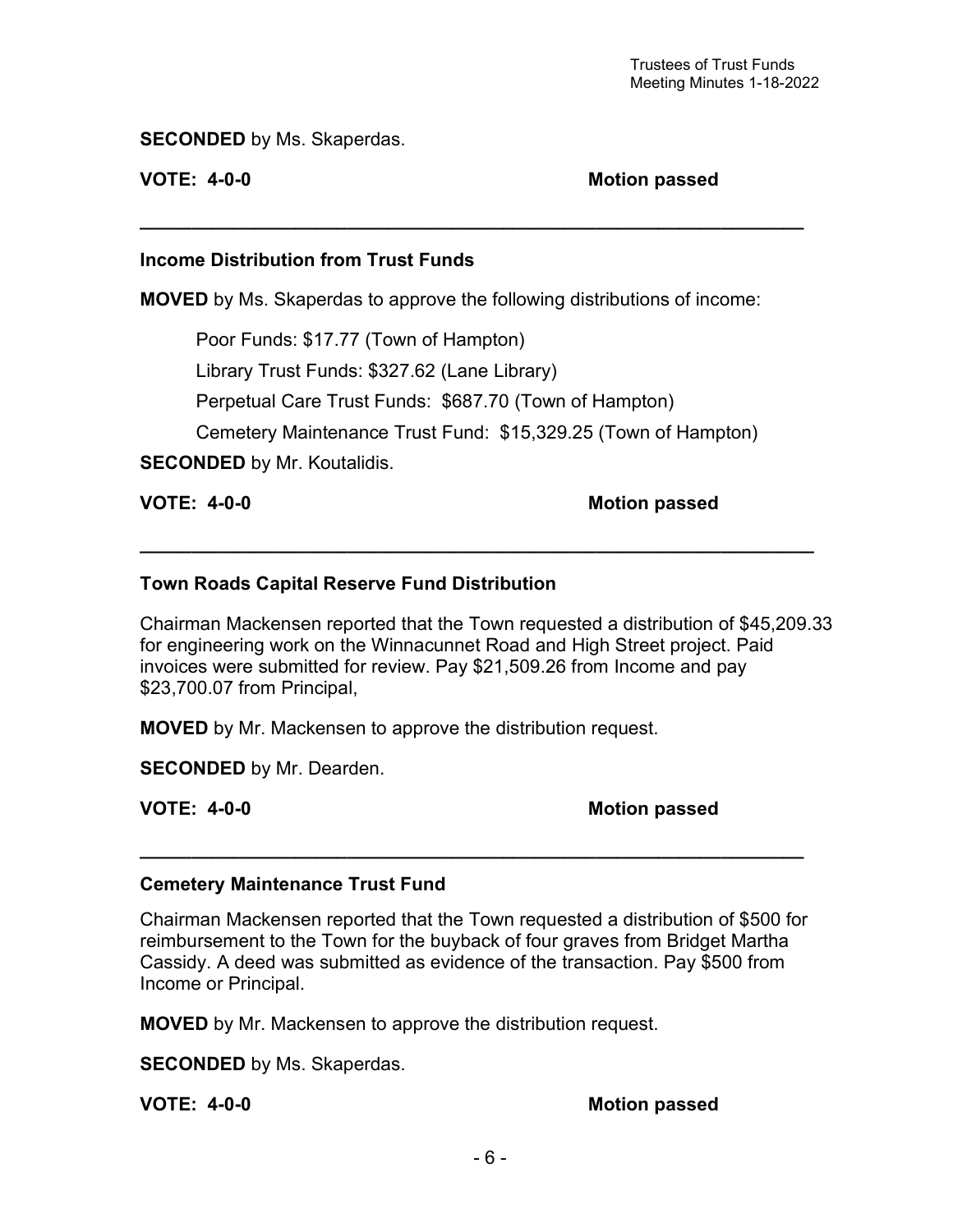## Hampton Real Estate Trust Fund Investment Policy

Chairman Mackensen opened the floor for discussion on the Real Estate Trust Fund Investment Policy.

\_\_\_\_\_\_\_\_\_\_\_\_\_\_\_\_\_\_\_\_\_\_\_\_\_\_\_\_\_\_\_\_\_\_\_\_\_\_\_\_\_\_\_\_\_\_\_\_\_\_\_\_\_\_\_\_\_\_\_\_\_\_\_\_

The Trustees discussed and agreed to change the certificate of compliance submittal, mandated by the Policy on Page 16, Item 9, from quarterly to annual.

The signature page was also updated to reflect the current Trustees.

MOVED by Mr. Mackensen to accept and reaffirm the Real Estate Trust Fund Investment Policy as revised.

**SECONDED** by Mr. Koutalidis.

VOTE: 4-0-0 Motion passed

### Certificate of Compliance

Reference: HRETF Investment Policy, Page 16, Item 9

The Trustees acknowledged receipt of a Certificate of Compliance signed by David T. Mayes, principal at Three Bearings Fiduciary Advisors.

\_\_\_\_\_\_\_\_\_\_\_\_\_\_\_\_\_\_\_\_\_\_\_\_\_\_\_\_\_\_\_\_\_\_\_\_\_\_\_\_\_\_\_\_\_\_\_\_\_\_\_\_\_\_\_\_\_\_\_\_\_\_\_\_\_

\_\_\_\_\_\_\_\_\_\_\_\_\_\_\_\_\_\_\_\_\_\_\_\_\_\_\_\_\_\_\_\_\_\_\_\_\_\_\_\_\_\_\_\_\_\_\_\_\_\_\_\_\_\_\_\_\_\_\_\_\_\_\_\_\_

### Small Common Trust Funds and Common Capital Reserves Investment Policy

Chairman Mackensen opened the floor for discussion on the Small Common Trust Funds and Common Capital Reserves Investment Policy.

The signature page was updated to reflect the current Trustees.

MOVED by Mr. Mackensen to accept and reaffirm the Investment Policy for the Town Common Trust Fund, the Town Common Capital Reserve Fund, and the Town Winnacunnet School District Common Capital Reserve Fund.

**SECONDED** by Mr. Koutalidis.

VOTE: 4-0-0 Motion passed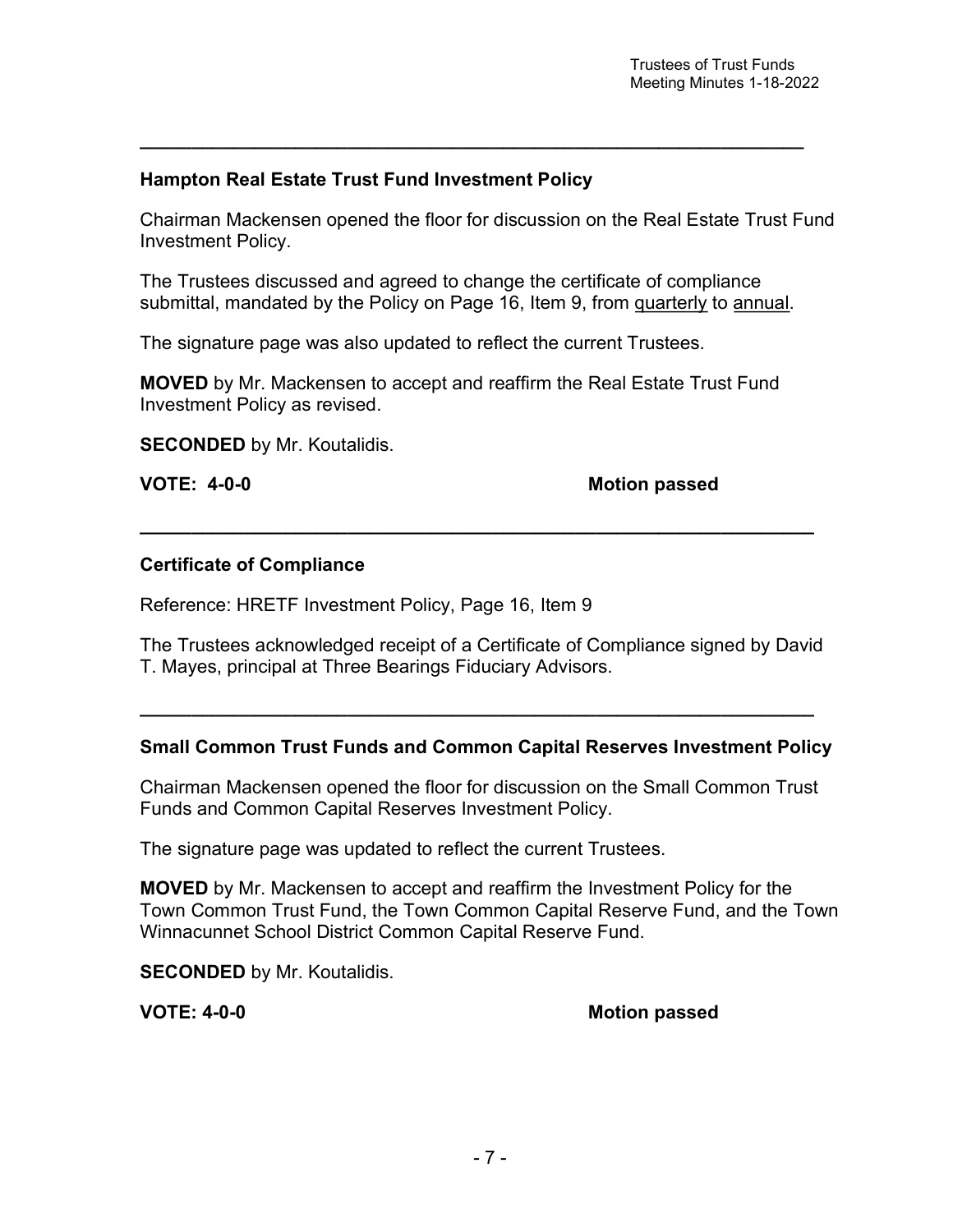## Internal Controls Policy

Chairman Mackensen opened the floor for discussion on the Internal Controls Policy.

\_\_\_\_\_\_\_\_\_\_\_\_\_\_\_\_\_\_\_\_\_\_\_\_\_\_\_\_\_\_\_\_\_\_\_\_\_\_\_\_\_\_\_\_\_\_\_\_\_\_\_\_\_\_\_\_\_\_\_\_\_\_\_\_\_

The signature page was updated to reflect the current Trustees.

MOVED by Mr. Mackensen to affirm the Internal Controls Policy.

SECONDED by Mr. Koutalidis.

VOTE: 4-0-0 Motion passed

#### Investment Advisor Evaluation

Reference: HRETF Investment Policy, Page 16

Trustees reviewed the performance of the investment advisor.

MOVED by Mr. Dearden to retain the services of Three Bearings Fiduciary Advisors.

 $\overline{\phantom{a}}$  , and the contribution of the contribution of the contribution of the contribution of the contribution of the contribution of the contribution of the contribution of the contribution of the contribution of the

SECONDED by Ms. Skaperdas.

### VOTE: 4-0-0 Motion passed

#### Trust Funds and Capital Reserve Funds Audit

Trustees were apprised of the need to answer the town auditor's questionnaire if they are approached by the town auditors, Plodzick & Sanderson.

 $\overline{\phantom{a}}$  , and the contribution of the contribution of the contribution of the contribution of the contribution of the contribution of the contribution of the contribution of the contribution of the contribution of the

\_\_\_\_\_\_\_\_\_\_\_\_\_\_\_\_\_\_\_\_\_\_\_\_\_\_\_\_\_\_\_\_\_\_\_\_\_\_\_\_\_\_\_\_\_\_\_\_\_\_\_\_\_\_\_\_\_\_\_\_\_\_\_\_\_

### 2022 Town Meeting Warrant Affecting Trustees (As of Jan 4, 2022)

Article 23: Add \$300,000 to the Road Improvement CRF

Article 30: Withdraw \$50,000 from Cemetery Maintenance Trust Fund for cemetery maintenance

Article 31: Establish a new Pedestrian and Safety CRF; fund this new CRF with \$40,000

Article 32: Add \$27,500 to the Firefighters Turn Out Gear CRF